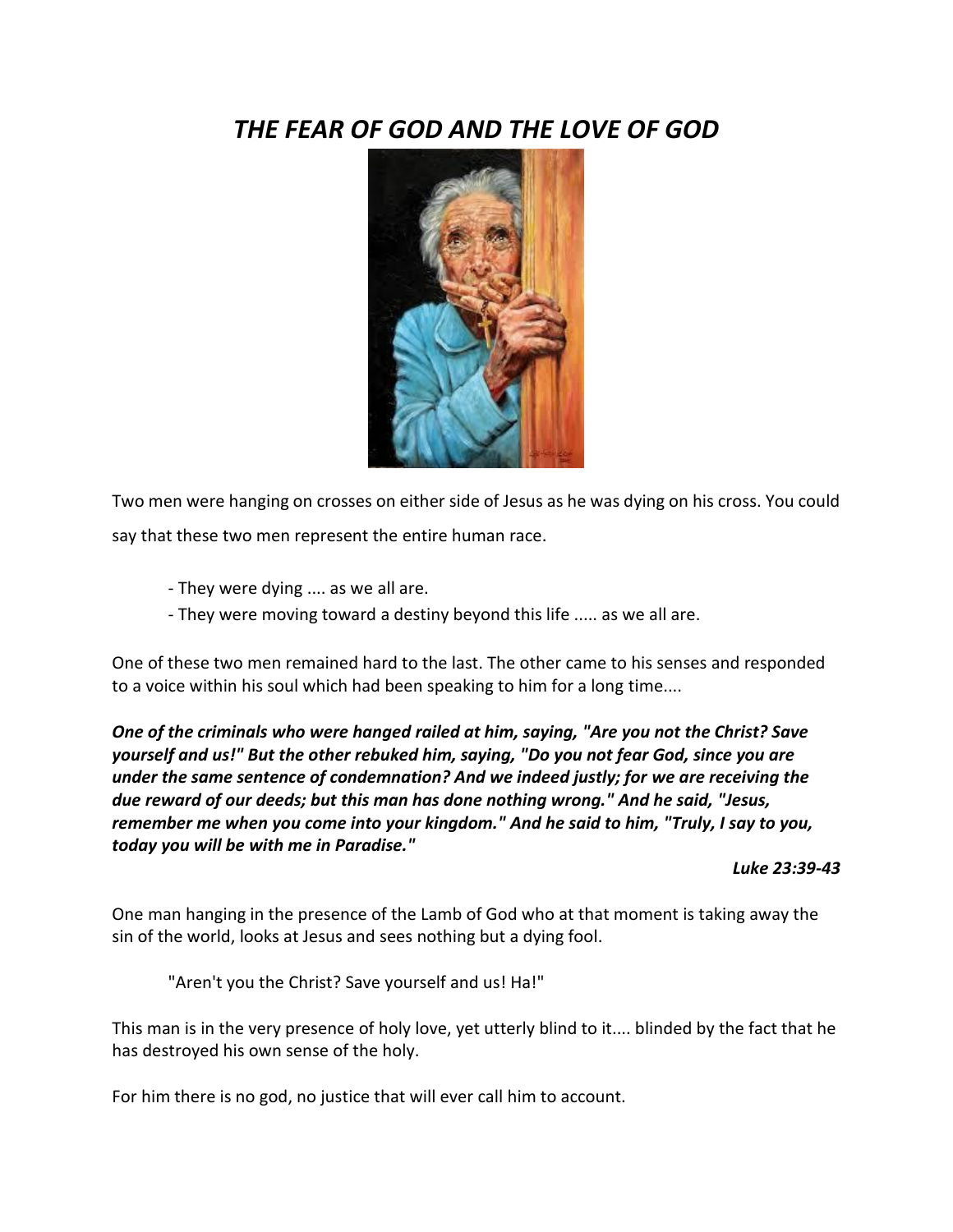"You take your chances ... you make your way through an absurd world, and that's it!"

The other man hanging in the presence of the Lamb of God begins to see something which gives him hope. He sees because there is still alive down in his soul a sense of the holy.

He knows that there is justice in this universe ....

that sooner or later you do reap what you sow.

#### *"Do you not fear God since you are under the same sentence of condemnation. And we indeed justly, for we are receiving the due reward of our deeds. Jesus, remember me when you come into your kingdom."*

Suddenly heaven opens on this dying criminal as Jesus fixes his suffering eyes on him and says, with the same authority which healed the sick and raised the dead,



*"Truly, I say to you, today you will be with me in Paradise."*

Jesus was promising this man a life beyond the grave ... a life on the other side of death which will bring this man back to where Adam was before the fall ... Paradise.

But the Paradise Jesus promised this man actually began the minute Jesus spoke to him.

- Paradise begins on *this* side of the grave.
- Paradise begins here in this world

while we still walk around in these bodies of flesh and blood.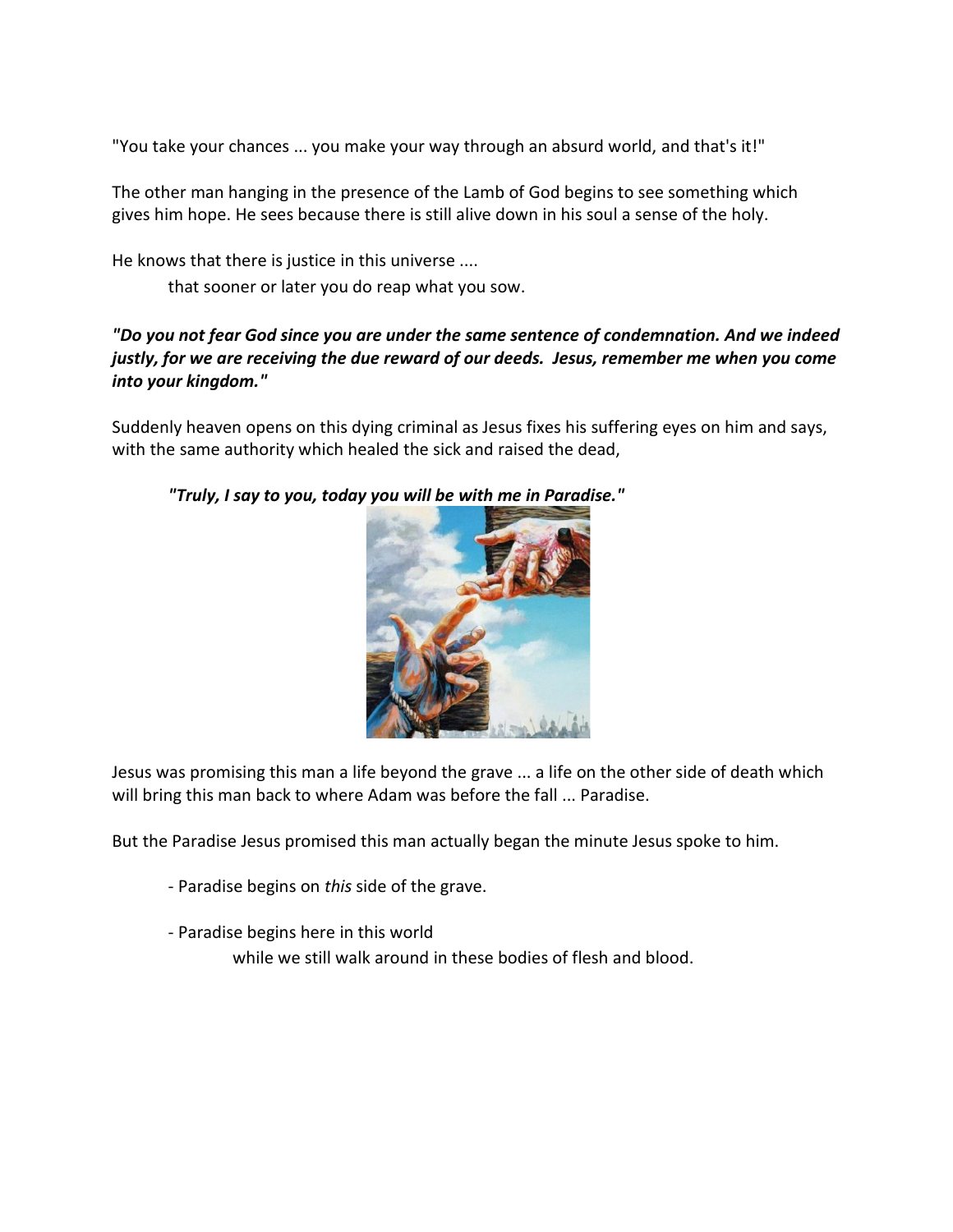

*Casting off Shame Gwen Meharg*

You are in Paradise when you know, absolutely know, that God loves you ... know this, not as a theory, but personally that God knows you by name,

- walks with you,
- suffers with you,
- guides you,
- protects you,
- provides for you.

When you know God like that, you are with Jesus in Paradise.

- You're walking and talking with God.
- You see God's hand at work.
- You behold God's glory even in the midst of this sordid world....

.... even in the midst of your suffering, you hear his voice ... you are continually refreshed with God's peace.



*Behold Jana Binning Green*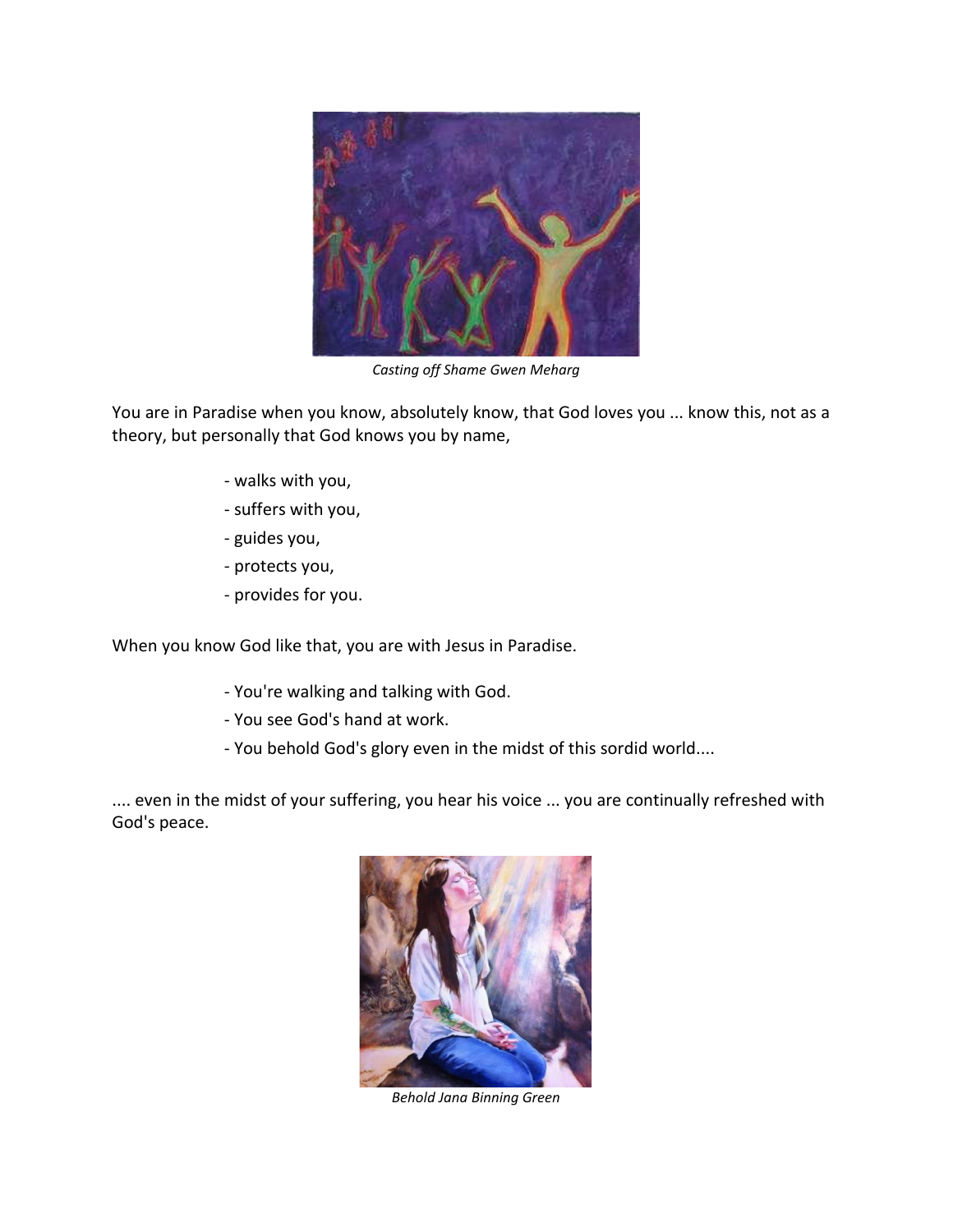And when you are in such communion with God, when you have such certainty of his love, then it becomes possible to live the Sermon on the Mount, to walk in Jesus' steps.

You are so filled with thanksgiving to God for his goodness to you....

- your heart overflows with holy generosity,
- you see with a generous eye,
- you listen with a generous ear,
- you begin to open your hands as God opens his to satisfy the desire of the hungry, thirsty souls around you...

## ... that's Paradise.

Paradise is to know that God loves you ... so clearly that your heart is enflamed by that love, and your actions toward other people are driven by that love.

"Ah, but how do I get there?" you say. "If such a Paradise is achievable in this life... if I can actually come into such a place where the love of God is that real and has that kind of power over my thinking and living, show me the way!"

## *One of the criminals who were hanged railed at him, saying, "Are you not the Christ? Save yourself and us!" But the other rebuked him, saying,*

*"Do you not fear God, since you are under the same sentence of condemnation? And we indeed justly; for we are receiving the due reward of our deeds; but this man has done nothing wrong." And he said, "Jesus, remember me when you come into your kingdom."*

..."Do you not fear God? Don't you see that we're getting what we deserve? We're reaping what we've sown!

Jesus, remember me when you come into your kingdom."

The man did two things:

#### **1. He feared God.**

#### **2. He threw himself on the mercy of Jesus.**

Then Paradise opened its door and he was surrounded by the love of God.

To this day, the way into Paradise remains exactly what it was for the thief on the cross.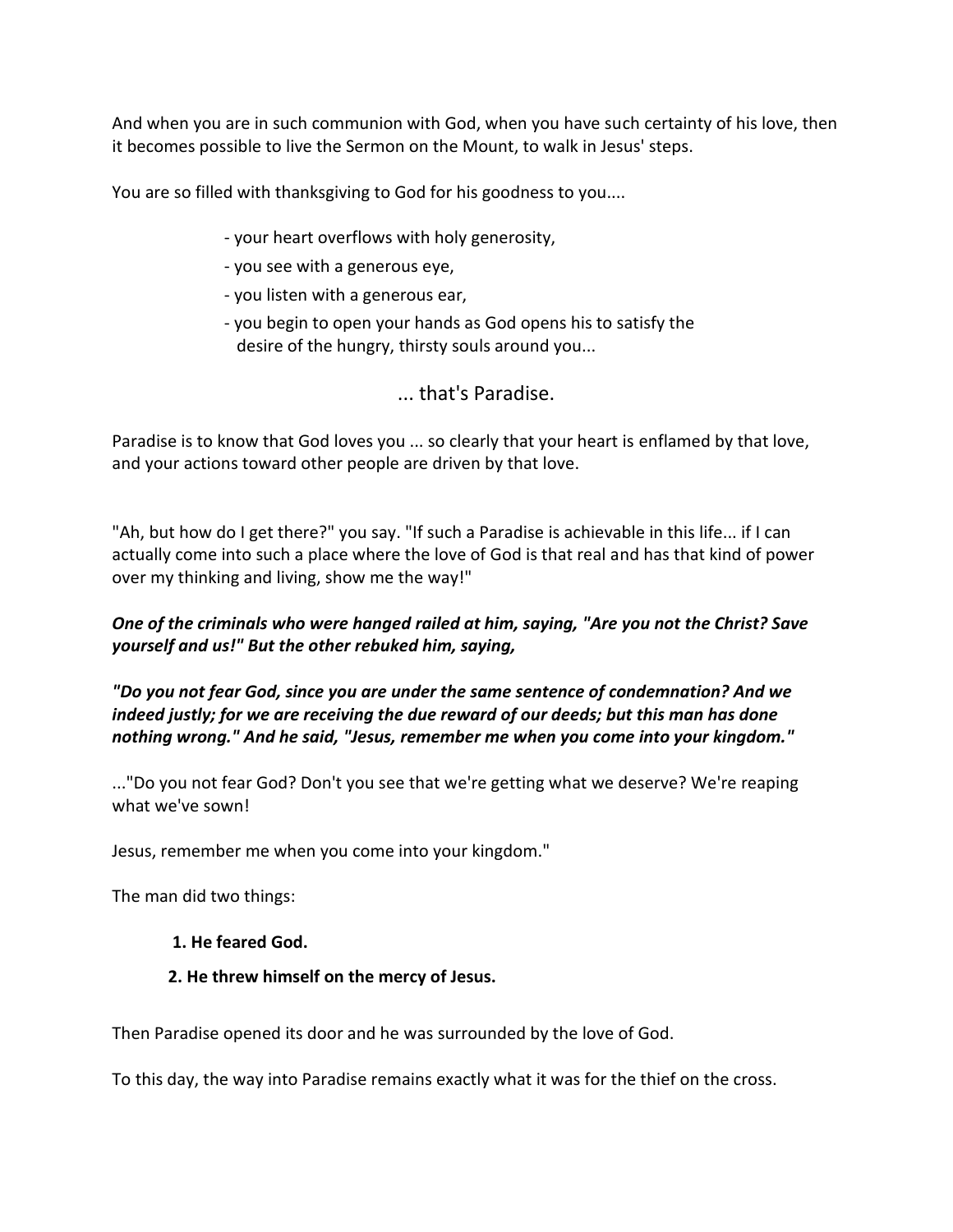**Step 1.....We learn the fear of God.**

**Step 2.....We throw ourselves on the mercy of Jesus.**

## **1. We Fear God.**

Nobody enters into the love of God ... knows that love ... is healed and changed by that love until he or she learns to fear God.



*Still from the Bible Project.com*

Before Moses could draw near to God at the burning bush, he first had to take off his shoes. He had to learn how you behave when you stand on holy ground.

Before Joshua could walk under the mighty protection of the God of Israel, he had to take off his shoes. He had to learn respect for the holy.

Before Isaiah could be a prophet, his tongue had to be cleansed by the burning coal from heaven's altar.

Before Peter could be a fisher of men, he had to fall on his knees in the boat and confess his sin before a holy Lord.

The first petition of the Lord's Prayer is,

## *"Hallowed be thy name" ....* **may thy name be kept holy by me!**

And this is the missing element not only in Babylon out there, but in large segments of the professing church....

....no fear of God,

....no sense of the holy…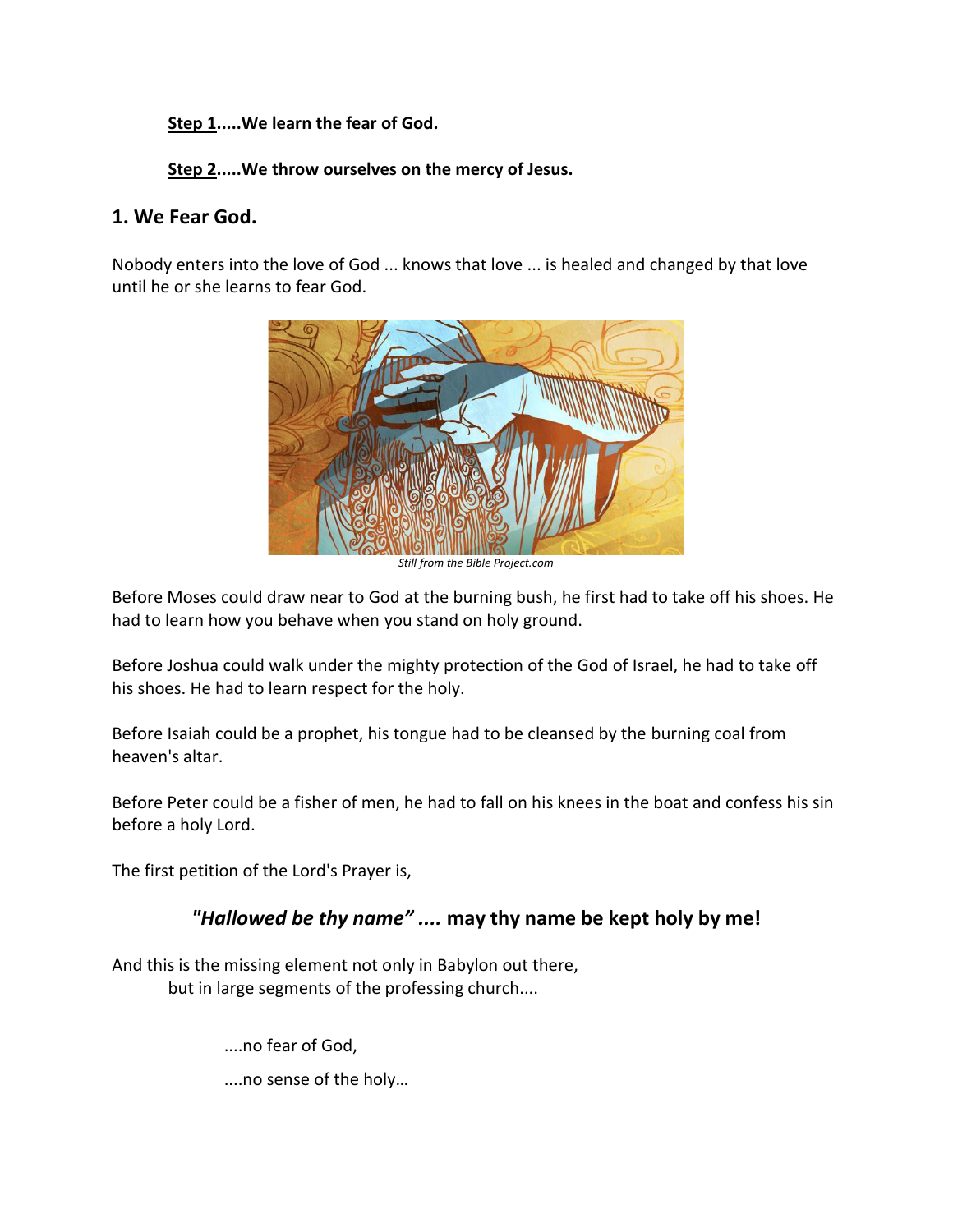An arrogant blindness even among professing Christians to the fact that…

God is not mocked. We will reap what we sow. God will have the last word.

Our Lord always connected his message of love with…

a call of repentance, a call to fear God,

- because the other side of salvation is condemnation,

- because the other side of God's mercy is his judgment.

#### **And I only come into his mercy when I stand in awe of his judgment.**

*In the meantime, when so many thousands of the multitude had gathered together that they trod upon one another, he began to say to his dis-ciples first, "Beware of the leaven of the Pharisees, which is hypocrisy. Nothing is covered up that will not be revealed, or hidden that will not be known. Therefore whatever you have said in the dark shall be heard in the light, and what you have whispered in private rooms shall be proclaimed upon the housetops. I tell you, my friends, do not fear those who kill the body, and after that have no more that they can do. But I will warn you whom to fear: fear him who, after he has killed, has power to cast into hell; yes, I tell you, fear him!"* 

*Luke 12:1-5*

There is only one being in the universe who has the power to cast into hell ... and that's God.

And Jesus the Lamb of God who takes away the sin of the world warns us, warns us to fear him. He's saying,

"The Pharisees practice hypocrisy because they have no fear of God. One day God will uncover them ... there is nothing covered that will not be revealed."

"But you," he says, "fear God and you will never be a hypocrite. Moreover, the minute you fear God, you will also begin to taste God's love."

> *"Are not five sparrows sold for two pennies? And not one of them is forgotten before God. Why, even the hairs of your head are all numbered. Fear not; you are of more value than many sparrows." Luke 12:6-7*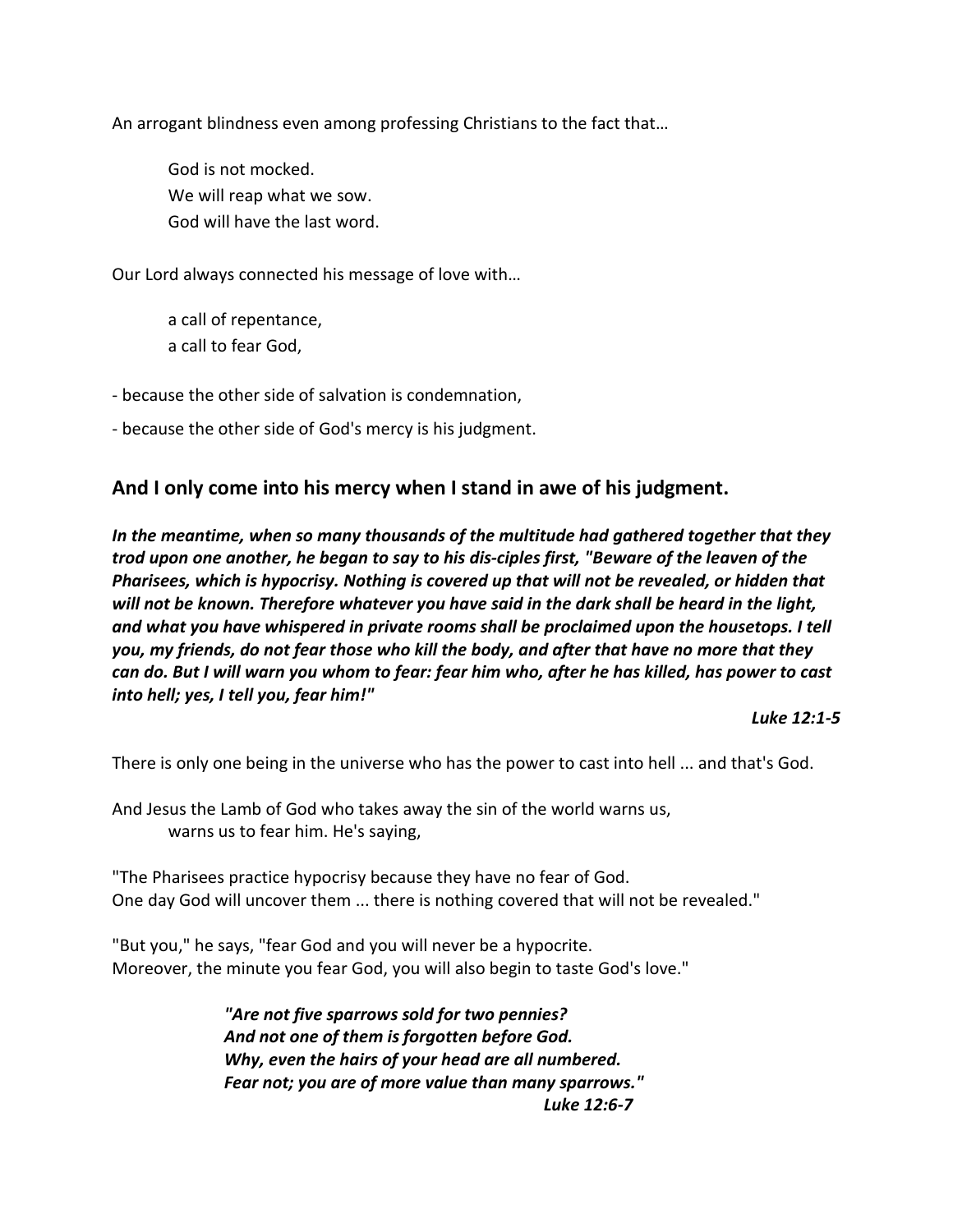

*His Eye is On the Sparrow Karen Winters*

Fear God and you won't be afraid of anything else.

Fear God and immediately you will taste God's love.

- The fear of the Lord is the beginning of wisdom.
- The fear of the Lord is the first step into Paradise.

## **2. We Throw ourselves on the mercy of Jesus.**

The second step into Paradise…. is to throw ourselves on the mercy of Jesus.

#### *"Jesus, remember me when you come into your kingdom."*

Having seen that God is calling me to account and that there is a debt of sin on me that's enough to drive me into the outer darkness,



- that I'm already beginning to reap what I've sown,
- that my judgment of others is coming back on me,
- that my selfishness is coming back on me,
- that every layer of hypocrisy in my life is beginning to show through…